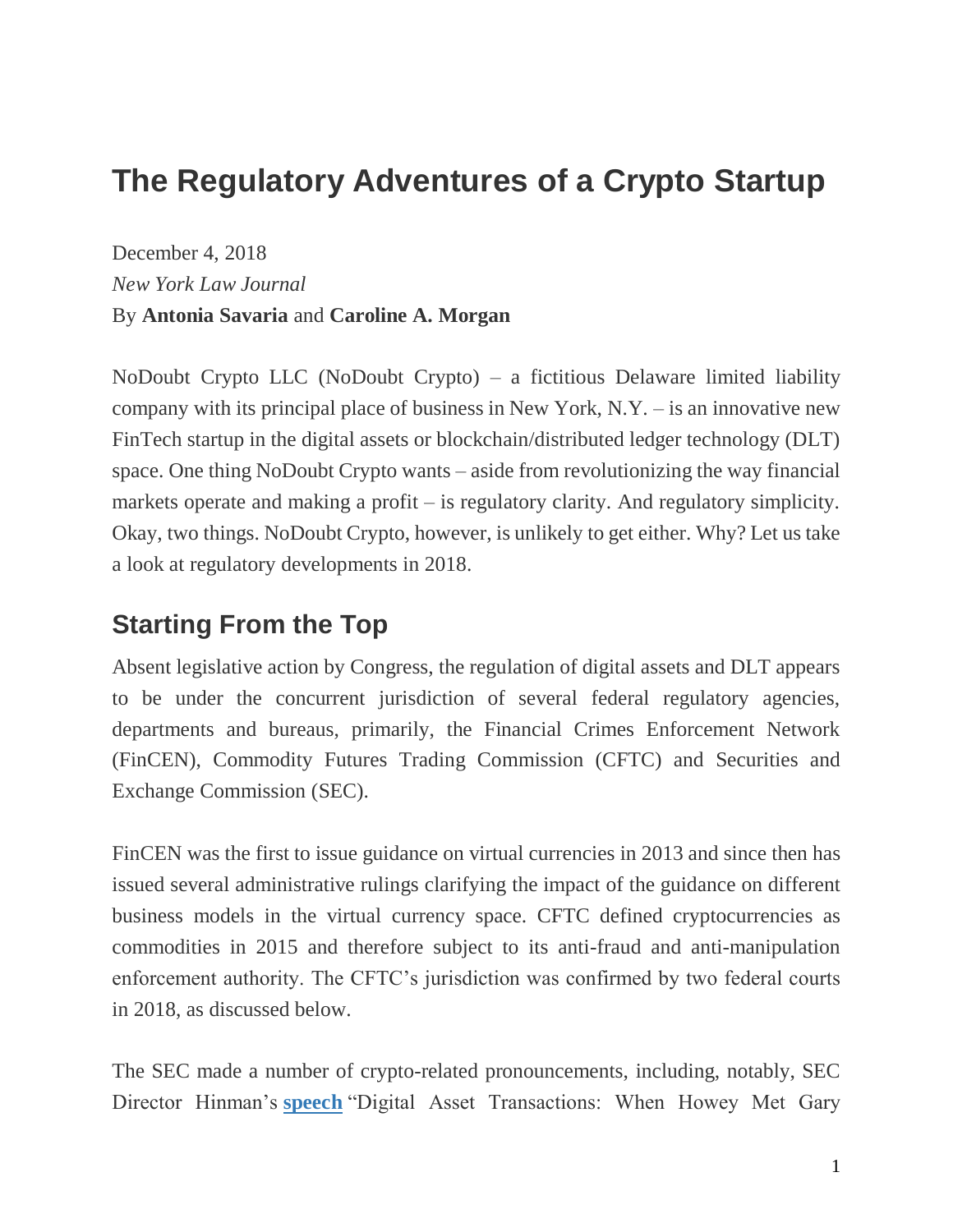(Plastic)," remarking that Bitcoin and Ether are not securities. These, however, are staff views, not official SEC rules and regulations, and therefore are nonbinding and unenforceable. In September 2018, SEC Chairman Clayton reiterated this as the Commission's longstanding position. *See* **[https://www.sec.gov/news/public](https://www.sec.gov/news/public-statement/statement-clayton-091318)[statement/statement-clayton-091318](https://www.sec.gov/news/public-statement/statement-clayton-091318)**.

### **I See, You Say. How About an ICO?**

As NoDoubt Crypto is moderately comforted by regulators affirming the idea that they embrace new technologies and do not want to stifle innovation, and awaits clear regulatory guidelines, why not raise capital through an Initial Coin Offering (ICO)? Not so fast. At least not until NoDoubt Crypto determines if its token might be considered a security and therefore subject to federal securities laws, including registration with the SEC, or whether it qualifies for an exemption from registration. More on ICOs below.

#### **Lawmakers on the Crypto Side**

NoDoubt Crypto, still hopeful, begins to lose patience. As do members of Congress. Following an ICO Summit on Capitol Hill in late September 2018, where representatives of the cryptocurrency and traditional financial industry met to discuss the lack of regulatory clarity, 15 lawmakers sent a letter to the SEC asking it to clarify its position on what makes an ICO a security. See **[Letter to Jay Clayton](https://budd.house.gov/uploadedfiles/budd_davidson_emmer_soto_sec_letter_final.pdf)**, Chairman, U.S. Securities and Exchange Commission (Sept. 28, 2018); see also Kate Rooney, "**[Congress members ask SEC chairman for clarity on cryptocurrency regulation](https://www.cnbc.com/2018/09/28/congress-ask-sec-chairman-for-clarity-on-cryptocurrency-regulation.html)**," CNBC.com (Sept. 28, 2018).

If the fog obscuring the cryptocurrency regulatory landscape is not lifted soon, businesses, like NoDoubt Crypto, will likely continue to explore more crypto-friendly foreign jurisdictions.

Malta, anyone? Or, Switzerland, perhaps?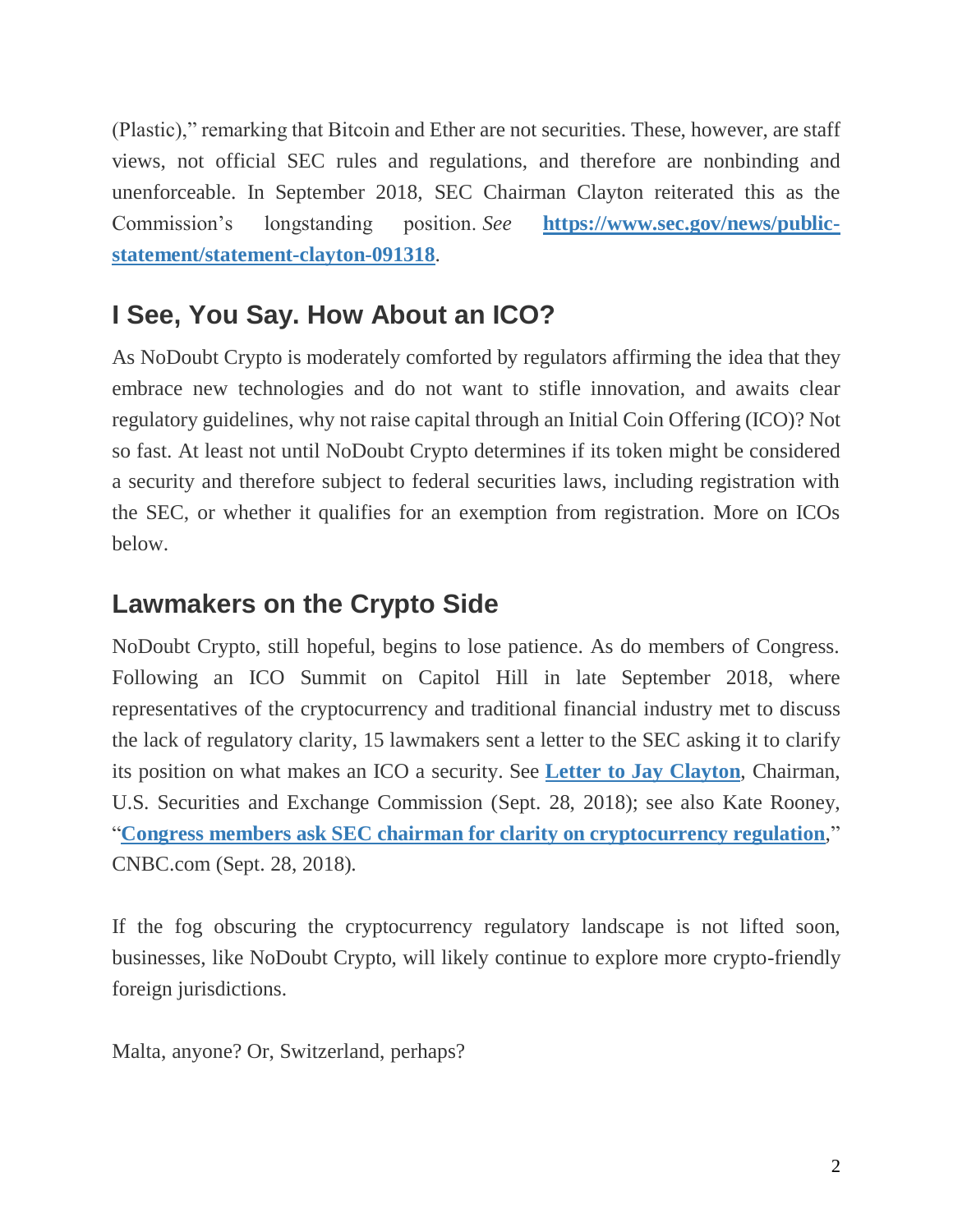## **Taking a Bite Out of the Big Apple**

The grass may be greener elsewhere, but as NoDoubt Crypto awaits legislative or federal regulatory action, it may confidently proceed with its business operations in New York, correct? Not exactly.

If NoDoubt Crypto engages in a "virtual currency business activity" involving New York or New York residents, it has to comply with the New York State Department of Financial Services (DFS) **[licensing regulatory framework](https://www.dfs.ny.gov/legal/regulations/adoptions/dfsp200t.pdf)** that became effective in June 2015.

Known as the BitLicense, the regulations involve a rigorous and lengthy application process and impose substantial operational and regulatory requirements. Effective Oct. 1, 2018, DFS transitioned the BitLicense applications and ongoing regulation to the Nationwide Multistate Licensing System and Registry.

Considered by many a regulatory overreach, the onerous BitLicense requirements, coupled with the high cost of compliance, led a number of crypto-businesses to leave New York, an outcome termed the "Great Bitcoin Exodus" and "Bit-exodus" by journals and online publications.

See, e.g., Michael del Castillo, "**[The 'Great Bitcoin Exodus' has totally changed New](https://www.bizjournals.com/newyork/news/2015/08/12/the-great-bitcoin-exodus-has-totally-changed-new.html)  [York's bitcoin ecosystem](https://www.bizjournals.com/newyork/news/2015/08/12/the-great-bitcoin-exodus-has-totally-changed-new.html)**," New York Business Journal (Aug. 12, 2015); see also Evander Smart, "**[Escape from New York: Kraken & Paxful Join 'Bit-Exodus,'](https://cointelegraph.com/news/escape-from-new-york-kraken-paxful-join-bit-exodus)**" Coin Telegraph (Aug. 10, 2015).

# **Wait! More Is Happening in New York**

While fully compliant with the BitLicense, NoDoubt Crypto is also eagerly anticipating a BitLicense reform to potentially lower the regulatory and compliance burdens it imposes, as discussed in early 2018, when New York state lawmakers held a roundtable with the cryptocurrency industry. See Stan Higgins, "**[New York Lawmakers Open to](https://www.coindesk.com/bitcoin-crypto-ny-lawmaker-pledges-make-bitlicense-something-works)  [Revisiting the BitLicense](https://www.coindesk.com/bitcoin-crypto-ny-lawmaker-pledges-make-bitlicense-something-works)**," Coin Desk (Feb. 25, 2018).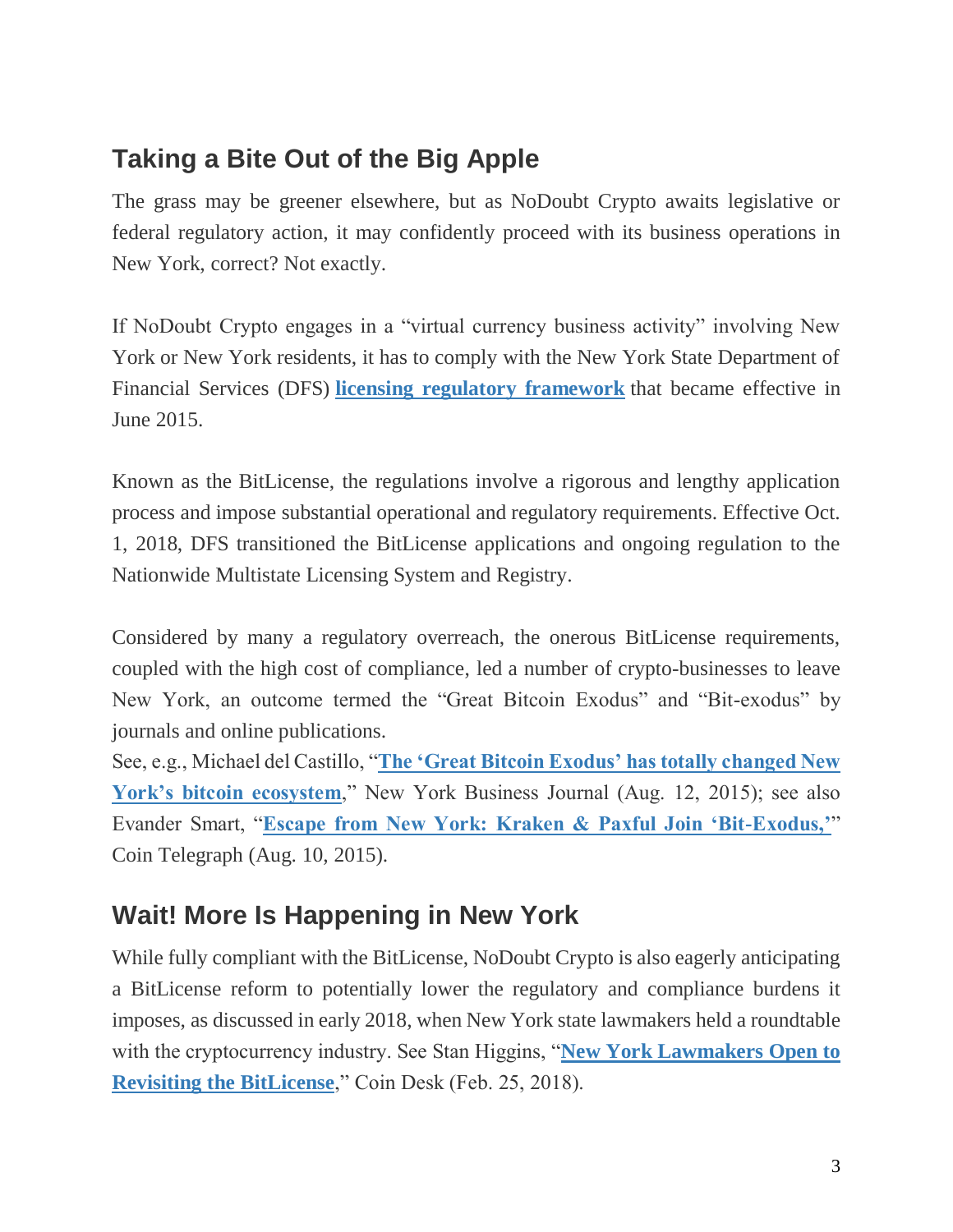Next year, maybe? NoDoubt Crypto hopes.

But that is not all.

In April 2018, the New York State Office of the Attorney General (the OAG) launched the **[Virtual Markets Integrity Initiative](https://ag.ny.gov/press-release/ag-schneiderman-launches-inquiry-cryptocurrency-exchanges)** seeking disclosure on the business and trading operations of 13 trading platforms/crypto-exchanges. In September 2018, it published the **[Virtual Markets Integrity Initiative Report](https://ag.ny.gov/sites/default/files/vmii_report.pdf)** detailing certain of its findings.

Though participation was voluntary, the OAG referred several exchanges that declined to participate to the DFS for potential regulatory violations.

### **FinHub to the Rescue?**

NoDoubt Crypto begins to doubt that it will ever be on the right side of all regulations that apply to it. Could the SEC's **[Strategic Hub for Innovation and Financial](https://www.sec.gov/news/press-release/2018-240)  [Technology](https://www.sec.gov/news/press-release/2018-240)** (FinHub) be the silver lining? Launched on Oct. 18, 2018, FinHub is an online portal for the FinTech, digital assets and blockchain/DLT industry and the public to engage with the SEC by completing an online form to request a meeting with the regulators and submit white papers, offering documents and other supporting materials. It "provides a central point of focus for [the SEC's] efforts to monitor and engage on innovations in the securities markets that hold promise, but which also require a flexible, prompt regulatory response to execute [the SEC's] mission."

Weighing the pros and cons of a prospective meeting request with the SEC, NoDoubt Crypto reviews recent SEC and CFTC cryptocurrency related actions to better understand their jurisdiction over its operations.

## **Federal Courts Confirm CFTC's Jurisdiction**

NoDoubt Crypto takes notice of two recent federal court opinions.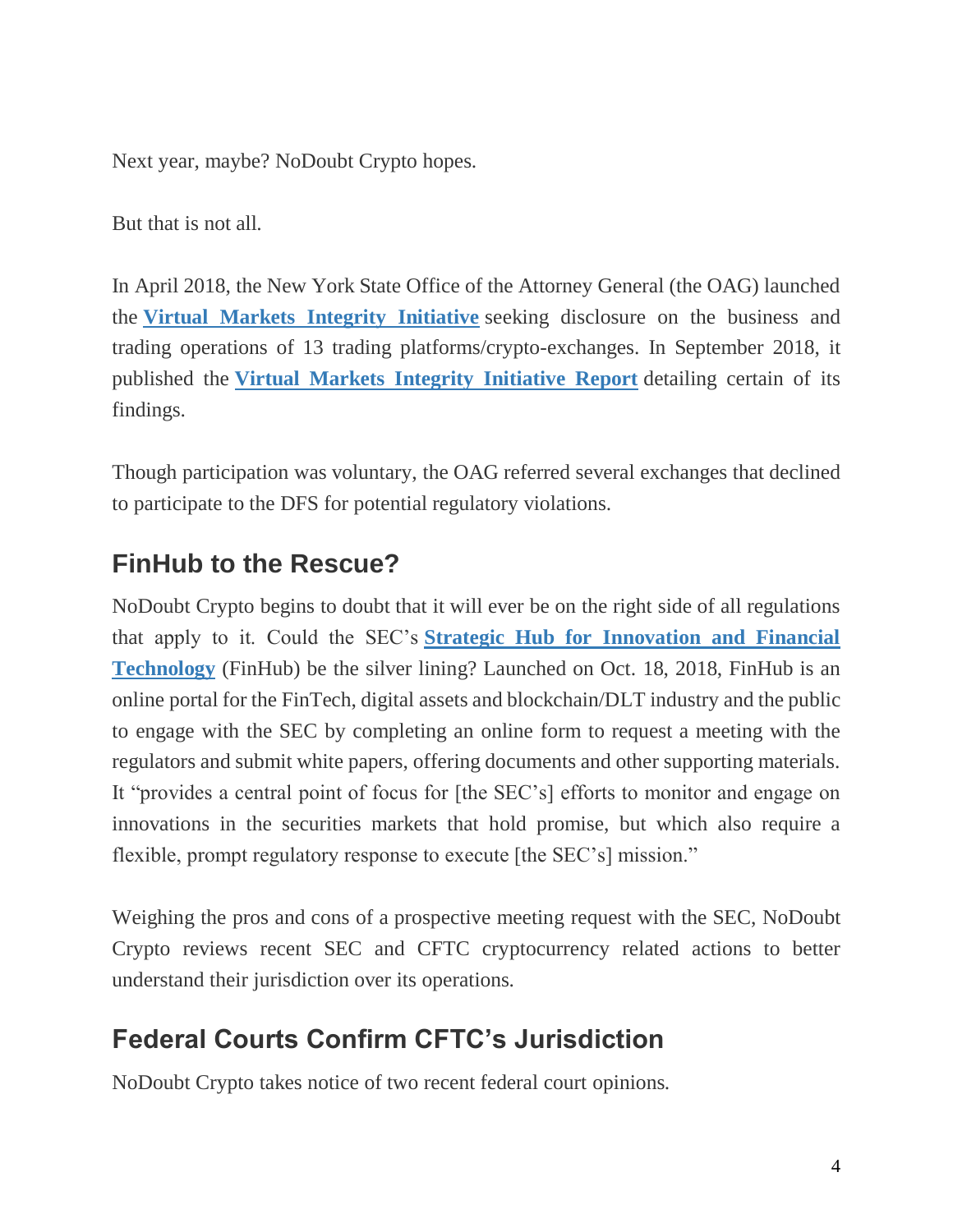A New York federal judge sided with the CFTC finding that the CFTC had jurisdiction over a trader of virtual currency. In ruling that virtual currencies are commodities, the court stated that "[u]ntil Congress clarifies the matter, the CFTC has concurrent authority, along with other state and federal administrative agencies, and civil and criminal courts, over dealings in virtual currency." See *[CFTC v. McDonnell et al.](https://www.cftc.gov/sites/default/files/idc/groups/public/@lrenforcementactions/documents/legalpleading/enfcoindroporder030618.pdf)*, Memorandum & Order, 18-CV-361 (E.D.N.Y. March 6, 2018).

Similarly, a Massachusetts federal judge confirmed the CFTC's authority to prosecute an operator of a fraudulent virtual currency scheme holding that the currency was a "commodity" under the Commodity Exchange Act. See *[CFTC v. My Big Coin Pay](https://www.cftc.gov/sites/default/files/2018-10/enfmybigcoinpayincmemorandum092618.pdf)*, Memorandum of Decision, 18-10077-RWZ (D. Mass. Sept. 26, 2018).

With a better understanding of CFTC's jurisdiction, NoDoubt Crypto turns its attention to the SEC's approach to ICOs.

### **Federal Judge Rules That ICOs Fall Under Federal Securities Laws**

A New York federal judge declined to dismiss a criminal indictment, ruling that federal securities laws may apply to an ICO and virtual currency frauds. Finding that a reasonable jury could conclude that cryptocurrency is a security, the court left the ultimate answer to the jury. See *[U.S. v. Zaslavskiy](https://www.courtlistener.com/recap/gov.uscourts.nyed.409850/gov.uscourts.nyed.409850.37.0.pdf)***,** Memorandum & Order, 17 CR 647 (E.D.N.Y. Sept. 11, 2018).

While the SEC seems reluctant to provide a clear regulatory framework regarding cryptocurrencies, it is decidedly clear that investor protection is a high priority and it has cracked down on fraudulent ICOs.

### **Recent SEC Firsts in ICO Fraud Enforcement Actions**

This year, the **[SEC obtained a receiver](https://www.sec.gov/litigation/litreleases/2018/lr24088.htm)** for the first time over the assets of an ICO that claimed to fund the world's first decentralized bank. Though a receiver is not a novel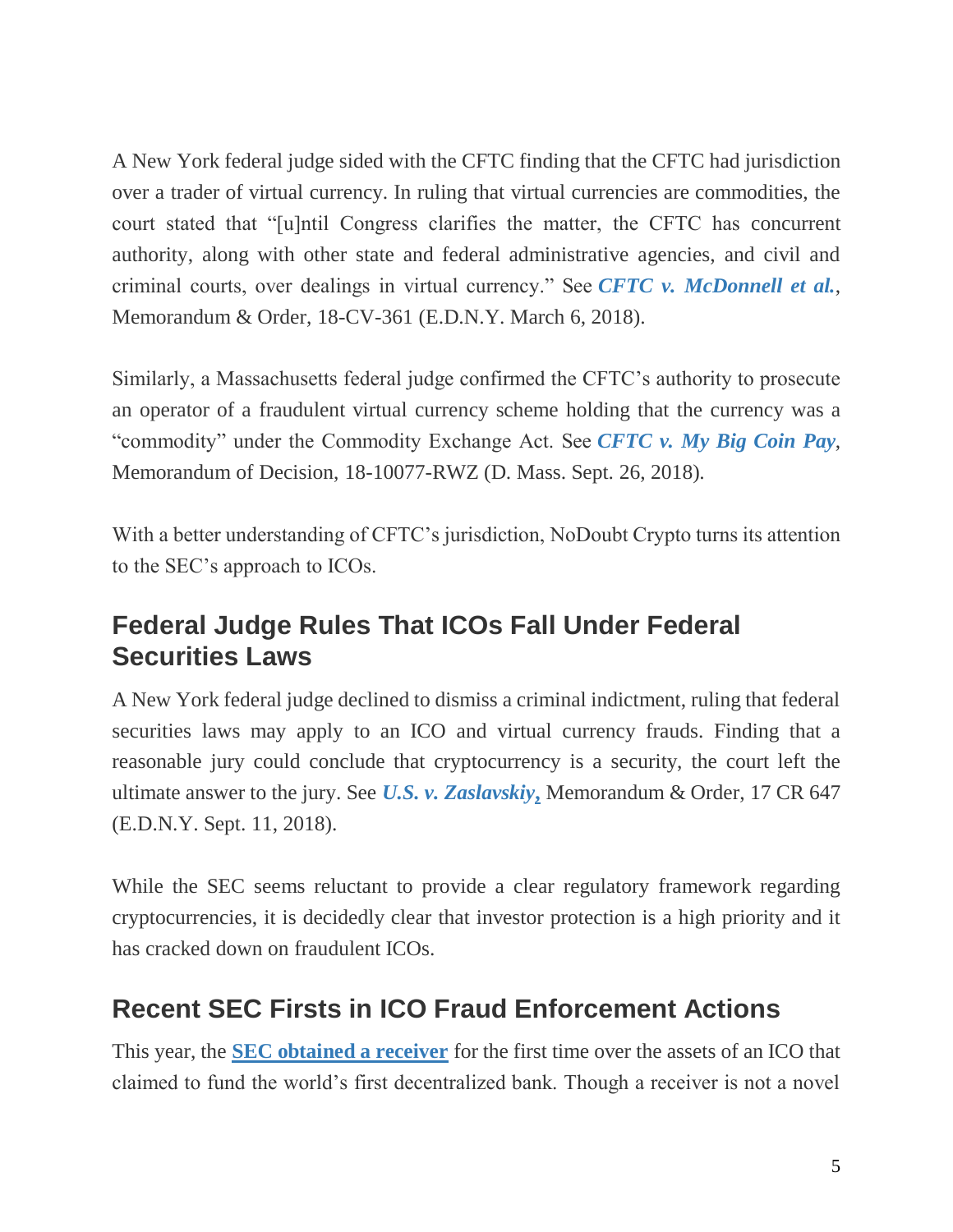remedy, the SEC sought such relief, in part, due to the egregious nature of the claimed fraud including the bank defendant's false statement that it had acquired an FDIC insured bank and intended to generate \$1 billion.

A hedge fund manager settled an enforcement action with the SEC that claimed it operated a company investing in digital assets, but failed to register as an investment company, despite marketing itself as the "first regulated crypto asset fund in the United States." *[Matter of Crypto Asset Management and Timothy Enneking](https://www.sec.gov/litigation/admin/2018/33-10544.pdf)*.

For the first time since its **[2017 DAO Report](https://www.sec.gov/litigation/investreport/34-81207.pdf)**, warning sellers of digital securities to comply with securities laws, the SEC charged a company and its owners for selling digital tokens on their self-described "ICO Superstore" website, but failing to register as broker-dealers. *[Matter of TokenLot, Lenny Kugel and Eli L. Lewitt](https://www.sec.gov/litigation/admin/2018/33-10543.pdf)*.

### **What About Private Party Lawsuits?**

NoDoubt Crypto is risk averse and questions whether it may be exposed to lawsuits from ICO investors.

Yes! Investor federal class actions against ICOs are on the rise. Twelve were filed by mid-2018 compared to five in 2017. See Cornerstone Research, "**[Securities Class](https://www.cornerstone.com/Publications/Reports/Securities-Securities-Class-Action-Filings%E2%80%942018-Midyear-Assessment)  [Action Filings: 2018 Midyear Assessment](https://www.cornerstone.com/Publications/Reports/Securities-Securities-Class-Action-Filings%E2%80%942018-Midyear-Assessment)**."

This increase coincides with the overall increase in class action securities lawsuits with over 750 filed since mid-2016. Id. In addition, investors are filing lawsuits against celebrity endorsers who allegedly solicited investor purchases in unregistered security tokens. See, e.g., *[Rensel et al. v. Centra Tech et al.](http://securities.stanford.edu/filings-documents/1064/CTI00_03/2018109_r01c_17CV24500.pdf)*, 1:17-cv-24500-JLK (S.D. Fla. Oct. 9 2018).

## **Key Takeaway**

Given the evolving regulatory landscape, enforcement actions and civil litigation, with likely more to come in 2019, being proactive and staying abreast of regulatory and legal